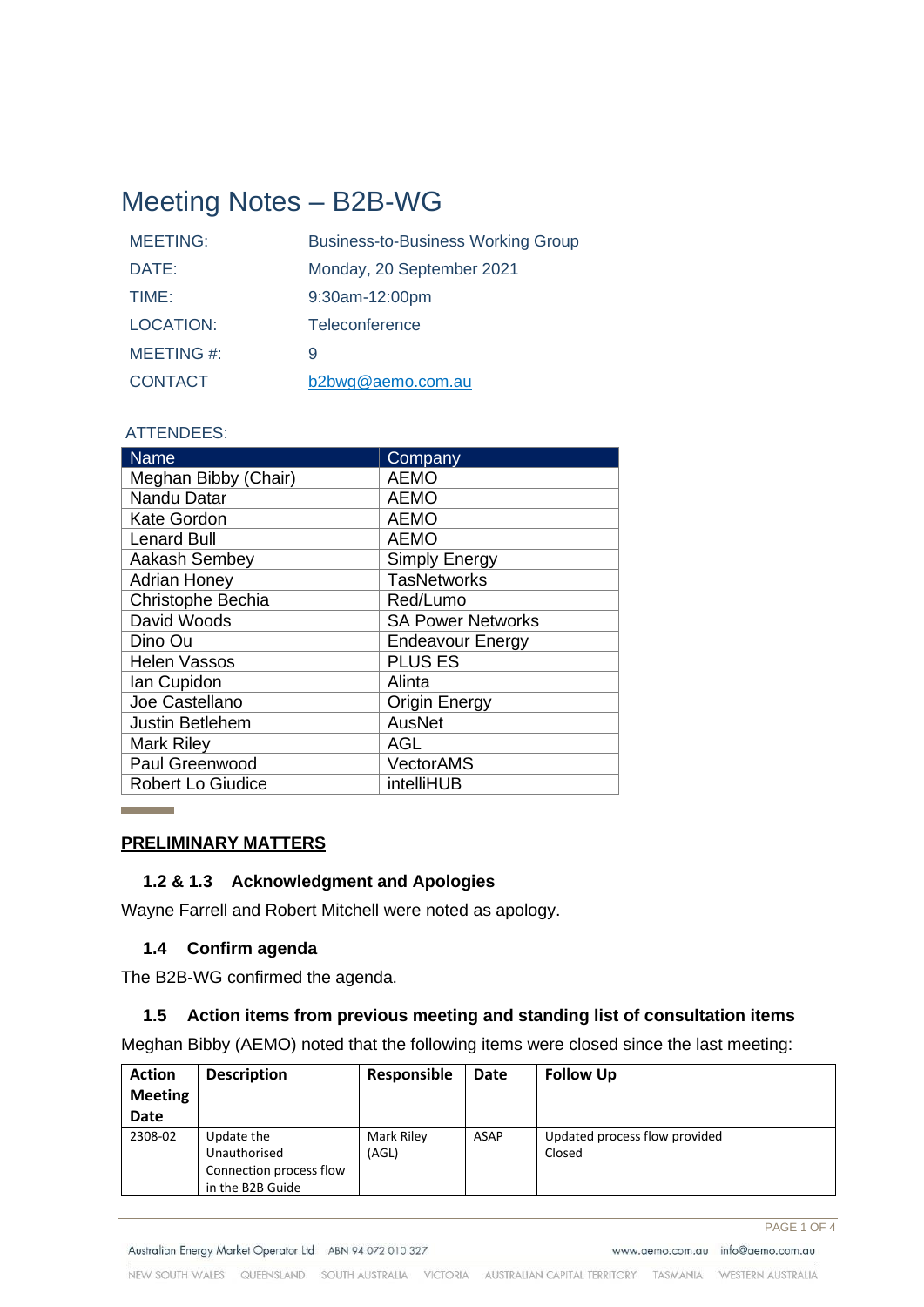| <b>Action</b><br><b>Meeting</b><br><b>Date</b> | <b>Description</b>                                                                                  | Responsible                      | Date             | <b>Follow Up</b>                       |
|------------------------------------------------|-----------------------------------------------------------------------------------------------------|----------------------------------|------------------|----------------------------------------|
| 2308-03                                        | Distribute Coincident SO<br>discussion paper through<br>various channels for<br>review and feedback | <b>Michelle Norris</b><br>(AEMO) | $23$ -Aug-<br>21 | Discussion paper distributed<br>Closed |

The following actions remained open at the time of the meeting:

| <b>Action</b>                 | <b>Description</b>                                                                                                                                                                                                              | Responsible                                | Date                             | <b>Follow Up</b>                                                                                                                                                                                        |
|-------------------------------|---------------------------------------------------------------------------------------------------------------------------------------------------------------------------------------------------------------------------------|--------------------------------------------|----------------------------------|---------------------------------------------------------------------------------------------------------------------------------------------------------------------------------------------------------|
| <b>Meeting</b><br><b>Date</b> |                                                                                                                                                                                                                                 |                                            |                                  |                                                                                                                                                                                                         |
| 2001-08                       | B2B-WG members to look into other                                                                                                                                                                                               | B <sub>2</sub> B-WG                        | <b>Next</b>                      | Ongoing low-priority item.                                                                                                                                                                              |
|                               | fields tied to an AS with an enumerated<br>list and how to ensure they're kept up to<br>date.                                                                                                                                   |                                            | meeting                          | Mark Riley and David<br>Woods to provide update at<br>July meeting.<br>12/7 No further progress.<br>next update at September<br>2021 meeting                                                            |
| 2001-09                       | Mark Riley (AGL) and David Woods<br>(SAPN) to map out the process of<br>managing the respective lists and the<br>Technical Specifications with respect to<br>updating the ICF and accommodating for<br>the ASWG change process. | Mark Riley (AGL),<br>David Woods<br>(SAPN) | <b>Next</b><br>meeting           | Ongoing. Update to be<br>provided offline or in future<br>meeting.<br>Mark Riley and David<br>Woods have done further<br>work. Update to be<br>provided in June meeting.<br>12/7 next pass in few weeks |
| 2005-03                       | B2B-WG to review the guide to refresh it<br>(low priority)                                                                                                                                                                      | B2B-WG                                     | By<br>circular                   | Mark Riley has done the<br>first pass and some cleanup,<br>not sure about DB<br>processes. Mark to send to<br>AEMO for sharing with B2B-<br>WG<br>12/7 WG asked to send the<br>feedback to Mark         |
| 2106-04                       | Meghan Bibby to ask Lenard Bull about<br>'NOMW' transaction, if a new field is<br>added to the NOMW does it trigger a new<br>schema.                                                                                            | Meghan Bibby<br>(AEMO)                     | <b>Next</b><br>meeting           | 12/7 - Meghan to get back<br>on this<br>20/9 - Lenard to get back<br>about the non versioned<br>enumerated list                                                                                         |
| 1207-02                       | B2B WG to provide feedback on Paul<br>Greenwood's ICFs in 2 weeks                                                                                                                                                               | B2B WG                                     | 06-Aug-<br>21                    | 20/9 - No feedback was<br>provided to Paul<br>Greenwood                                                                                                                                                 |
| 2308-01                       | Share responses to actions regarding r41<br>release.                                                                                                                                                                            | Meghan Bibby<br>(AEMO)                     | Next<br>meeting                  | 20/9 - Meghan noted the<br>draft version of the next r41<br><b>Technical Specification</b><br>being reviewed.                                                                                           |
| 2308-04                       | Organise another short B2B-WG meeting<br>to further discuss the Shared Fuse issue if<br>the ERCF ICF progresses to consultation                                                                                                 | Meghan Bibby<br>(AEMO)                     | <b>Before</b><br>next<br>meeting | 20/9 - Meeting could not<br>be organised.                                                                                                                                                               |

There are no Standing consultation items.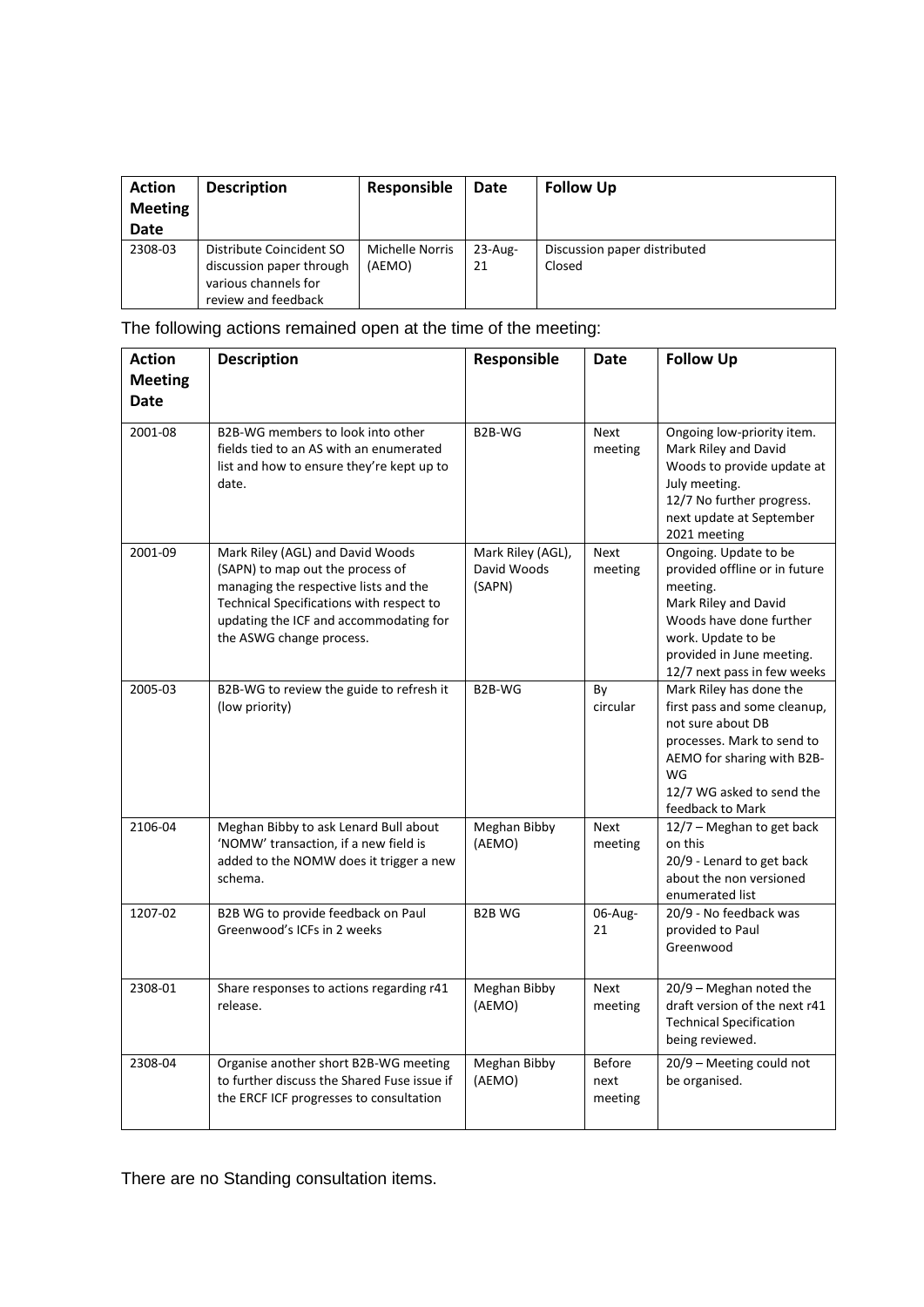# **1.6 B2B Consultation**

Meghan Bibby also noted that Final Report of the B2B consultation version 3.7 has been published on AEMO website.

## **ITEMS FOR DISCUSSION OR NOTING**

## **2.1 Shared Fuse ICFs – Review of Feedback - Paul Greenwood (Vector)**

Discussion:

- Meghan Bibby (AEMO) asked if anyone wants to provide any feedback. Mark Riley noted that he will review it by end of the week.
- David Woods (SAPN) referred to the ICF raised by PLUS ES to ERCF and initial population of the field and noted whether there is a need to make change to NOMW.
- Helen Vassos (PLUS ES) noted that the objective of their ICF to ERCF was to gain efficiencies and since that is not possible then they have withdrawn their ICF. This was confirmed by Paul Greenwood.
- Helen Vassos noted that PLUS ES's preference is to move away from notes or free text fields.

Actions:

- AEMO to resend the ICF with an email requesting specific responses.
- Networks to review the ICF and provide their preference from the options and the alternate approaches.
- B2B WG members to provide a preference for communicating the presence of shared fuses.

## **2.2 Coincident service orders and multiple service providers update – Kate Gordon (AEMO)**

Discussion:

- Kate Gordon (AEMO) noted 17 responses received. Responses being collated and analysed.
- Mark Riley (AGL) queried if AGL's response was not received. Mark will resend AGL's response.

# **2.3 B2B Guide refresh – Mark Riley (AGL)**

Discussion:

- Mark Riley noted the guide was written pre-Power of Choice and was not updated with further changes. The draft guide has been circulated. Mark offered to collate any feedback from the B2B WG.
- Meghan Bibby queried if some of the refresh items for shared fuses could be included in B2B guide.